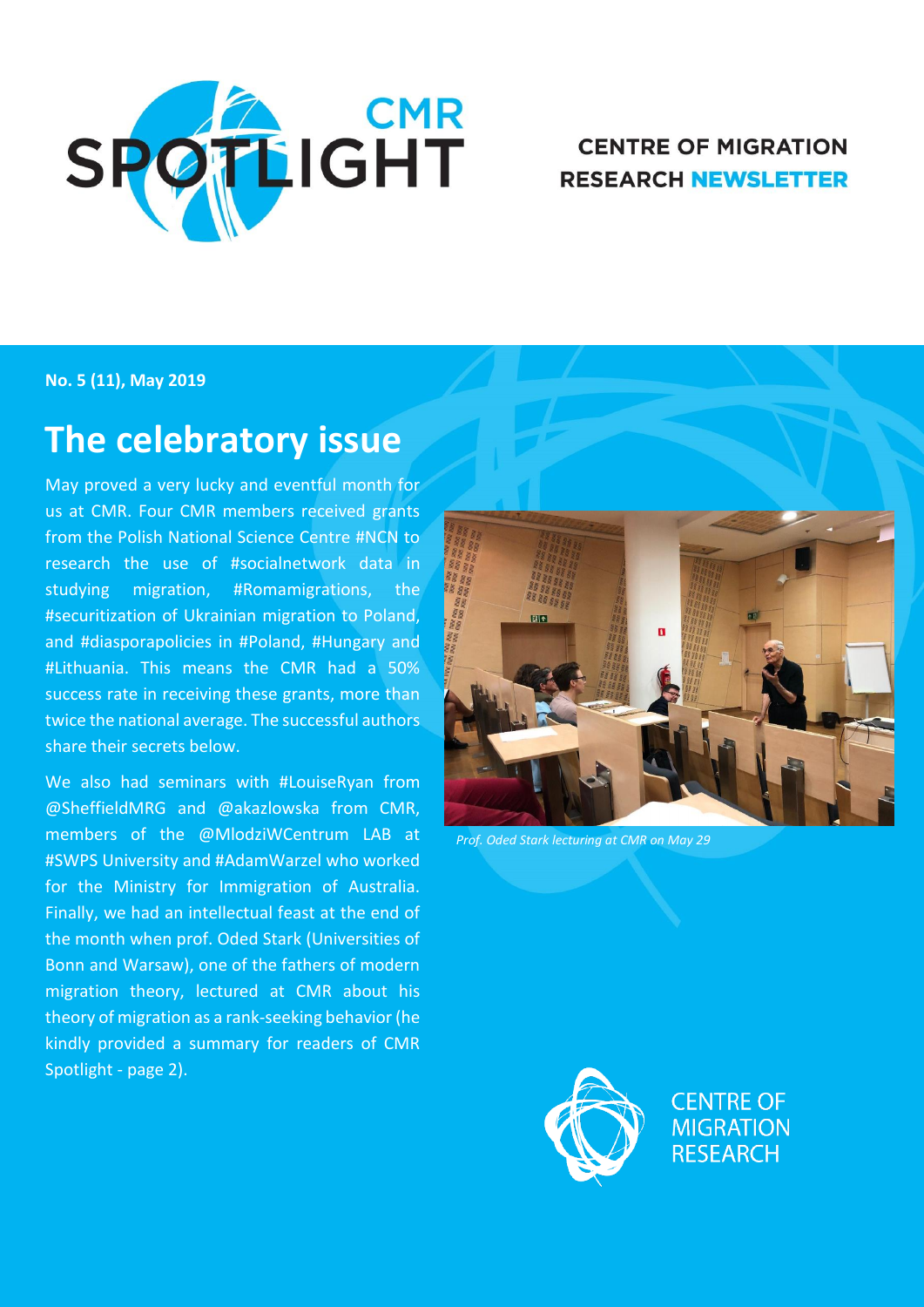

# **A Theory of Migration as Rank-Seeking Behavior**

May 29, 2019 CMR lecture by Oded Stark

### **Summary**

By now there is widespread recognition that comparisons with others impinge significantly on wellbeing and elicit substantial behavioral responses. In general, people would rather have a high income than a low income, and a high income-conferred rank rather than a low income-conferred rank. The incorporation of a dimension of relative income implies that income is valued in relation to the incomes of others with whom people naturally compare themselves (the "reference group" or the "comparison group"). In this lecture, the preference for high rank-conferred income is expressed as distaste for low rank in the income hierarchy. Engaging in interpersonal comparisons affects the individuals' sense of wellbeing and influences their behavior, including in relation to migration. I present a first brush attempt to model the migration of an individual as a rank-seeking strategy when the individual's rank deprivation is measured as the distance from the top rank.

In my lecture, I add three dimensions to the received literature: I model migration when the individuals' preferences regarding their relative incomes are ordinal, I work out the resulting spatial steady-state distribution of the individuals, and I show that the aggregate of the individuals' migration choices in the spatial steady-state distribution sums to the social optimum. I also show that this finding does not apply when the individuals' preferences regarding their relative incomes are cardinal. I highlight the importance of the assumption about the nature of the individuals' social preferences (whether ordinal or cardinal) to studying and predicting their migration behavior, and to elucidating the consequences of that behavior for social welfare.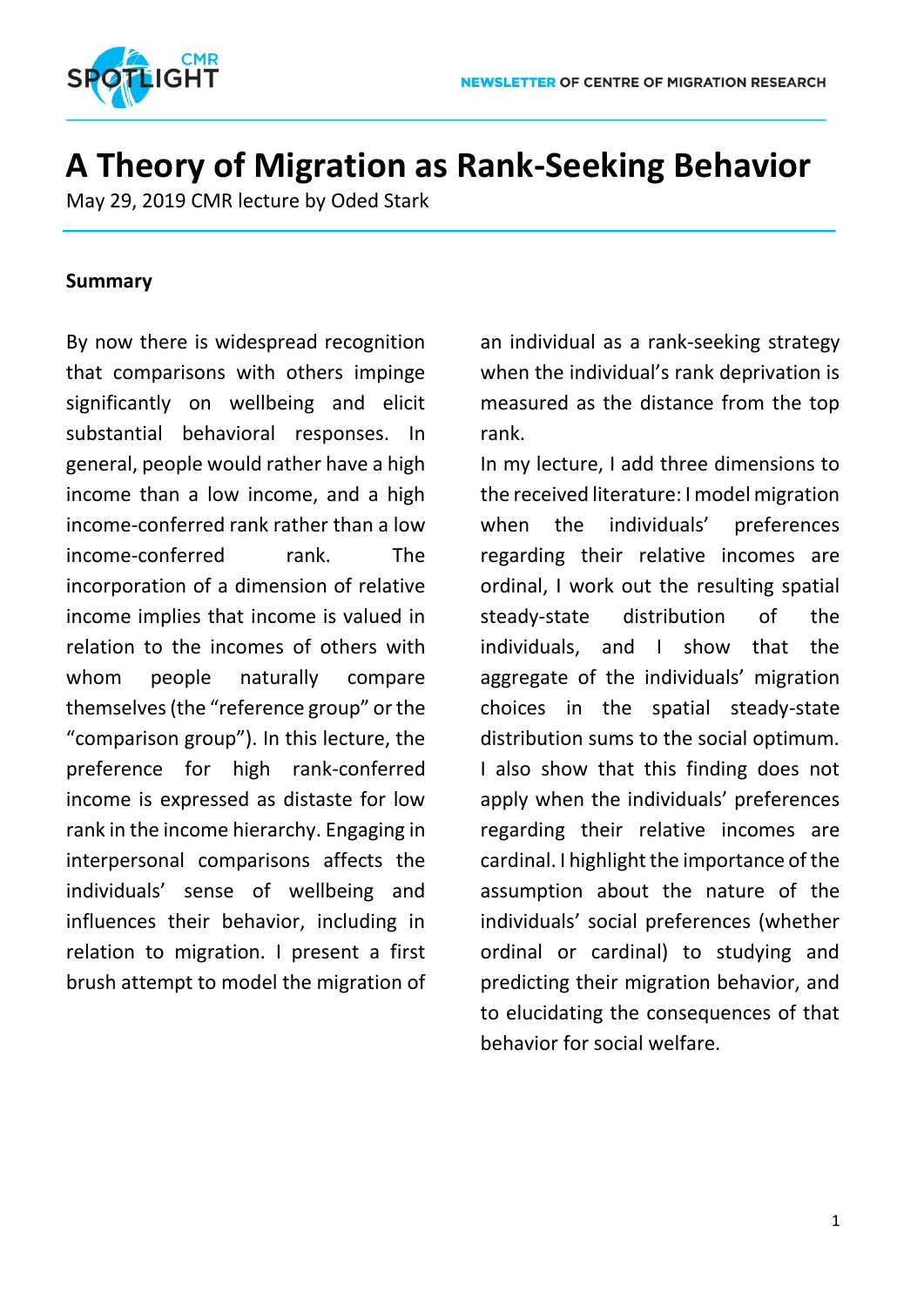

### **The future of migration, the future of migration research**

Marta Anacka



*'Our usual daily activity is more and more digitilised. We use social media extensively, upload geotagged digital content, connect with people we know only through the web. Most of our activities are being traced and, believe me or not, there is plenty of data that may reveal where we live and when we move to another location. At the same time, demographers complain about the poor quality of statistics on geographical mobility, which is measured in a very 'oldfashioned' way. The solution is at our fingertips! This project will tell us how we can benefit from the richness of the freely available digital data sources to improve the quality of migration measures.'*

The project attempts to address contemporary challenges faced by social scientists (demographers in particular), who highlight the relevance of new digital technologies in advancing scientific methods (Zagheni and Weber 2015), the potential of approaches that utilise microsimulations (Klabunde and Willekens 2016), and the need to integrate the field of migration studies (King and Skeldon 2010; Nestorowicz and Anacka 2018). The 3-years long research plan assumes the following questions to be answered:

- To what extent new digital data sources such as the Facebook platform may be leveraged to improve official statistics on internal migration in Poland?
- What is the role of social networks and individual preferences in migration decision making?
- What is the future of internal migration flows and to what extent using new digital data sources, Agent Based Modeling and Bayesian approach may improve our projection?

One of the reviewers stated that 'the project is located at the frontier of current knowledge'. It follows the ideas that have been developed recently in the most advanced research entities such as Max Planck Institute for Demographic Research in Rostock.

### **References**

King, Russell, and Ronald Skeldon. 2010. '"Mind the Gap!" Integrating Approaches to Internal and International Migration'. *Journal of Ethnic and Migration Studies* 36 (10): 1619–46. [https://doi.org/10.1080/1369183X.2010.489380.](https://doi.org/10.1080/1369183X.2010.489380)

Klabunde, Anna, and Frans Willekens. 2016. 'Decision-Making in Agent-Based Models of Migration: State of the Art and Challenges'. *European Journal of Population* 32 (1): 73–97. [https://doi.org/10.1007/s10680-015-9362-0.](https://doi.org/10.1007/s10680-015-9362-0) Nestorowicz, Joanna, and Marta Anacka. 2018. 'Mind the Gap? Quantifying Interlinkages between Two Traditions in Migration Literature'. *International Migration Review*, April, 0197918318768557. [https://doi.org/10.1177/0197918318768557.](https://doi.org/10.1177/0197918318768557) Zagheni Emilio, and Ingmar Weber. 2015. 'Demographic Research with Non-Representative Internet Data'. *International Journal of Manpower* 36 (1): 13–25[. https://doi.org/10.1108/IJM-12-2014-](https://doi.org/10.1108/IJM-12-2014-0261) [0261.](https://doi.org/10.1108/IJM-12-2014-0261)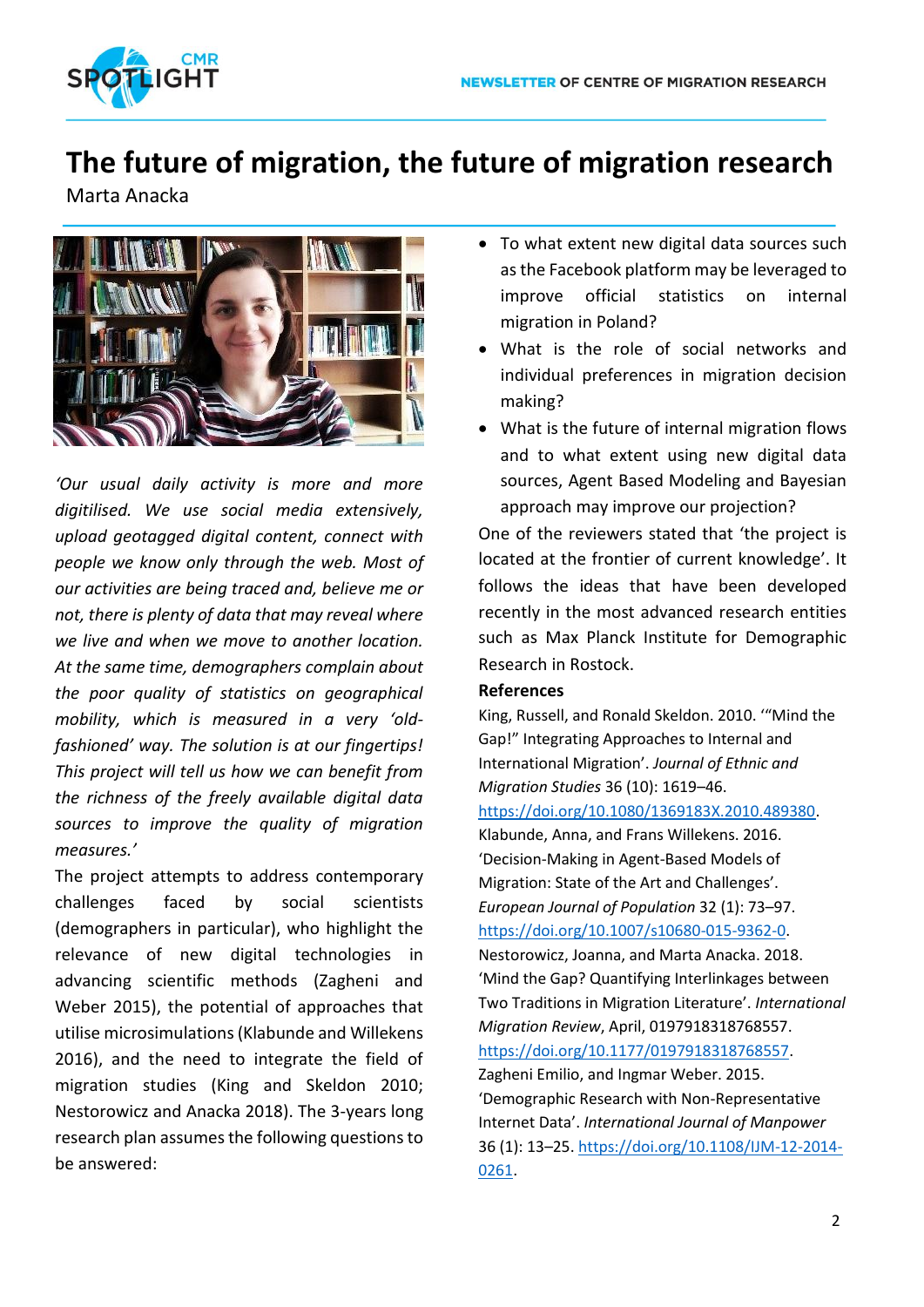

# **Research on migration of Polish Roma continues – "Transnational lives of Polish Roma – Migration, family and ethnic boundary making in changing EU"**

Michał Garapich (with Kamila Fiałkowska)



There is a booming literature and continuously high research interest in migration from Poland to other EU countries. Thus far, in this abundance of research the ethnic diversity of the migrants

was rather scarcely addressed. As a matter of fact, Poland, stereotypically pictured as an ethnically homogenous country, has experienced emigration of its Roma ethnic minority on an unprecedented scale, especially in the years following the EU accession in 2004. Intriguingly, in the socio-political and academic landscape, the Polish Roma, their migration history and transnational connections were absent. The two-year long POLONEZ project (2016-2018), funded by the Polish National Science Centre, was the first research project in Poland focusing entirely on migration of the Polish Roma.

The work undertaken by the research team focused on filling that scholarly gap in research among Polish Roma, migration studies and the field of Romani migrations/mobilities in Europe, and as such the project entered a largely uncharted territory. Due to its ethnographic focus on studying in-depth a narrow field of few Roma communities, it was a pioneering exploration in need of continuation, expansion, a broader theoretical analysis and a more sustainable institutional basis. The new research grant will afford us the opportunity to continue the work, which after two years has brought a number of new and urgent research question in the context of new developments of the mobility regimes within the European Union.

This project therefore focuses on examining the migration of Polish Roma and their transnational lives in the context of changes in the EU's functioning regarding the mobility regime. Transnationality is understood here as a way of living in more than one nation state, and the Polish Roma, as a result of the migration that was experienced by many Polish citizens after 1989, create transnational communities par excellence. According to Roma organizations' own estimates, there has been a veritable exodus, with sometimes over 90% of local Roma populations emigrating or otherwise engaging in international mobility, mostly to Germany and United Kingdom. In that sense, the scholarly and public silence on the matter is striking. It is therefore quite unusual that despite the stereotypical perception of Roma as mobile by definition neither migration research (focusing i.a. on the transnationality of non-Roma migrants from Poland) nor Romani studies in Poland have addressed these issues. Nowadays, just as it is impossible to understand Polish society without taking into account the scale and impact of post-accession migration, it is impossible to understand the situation of the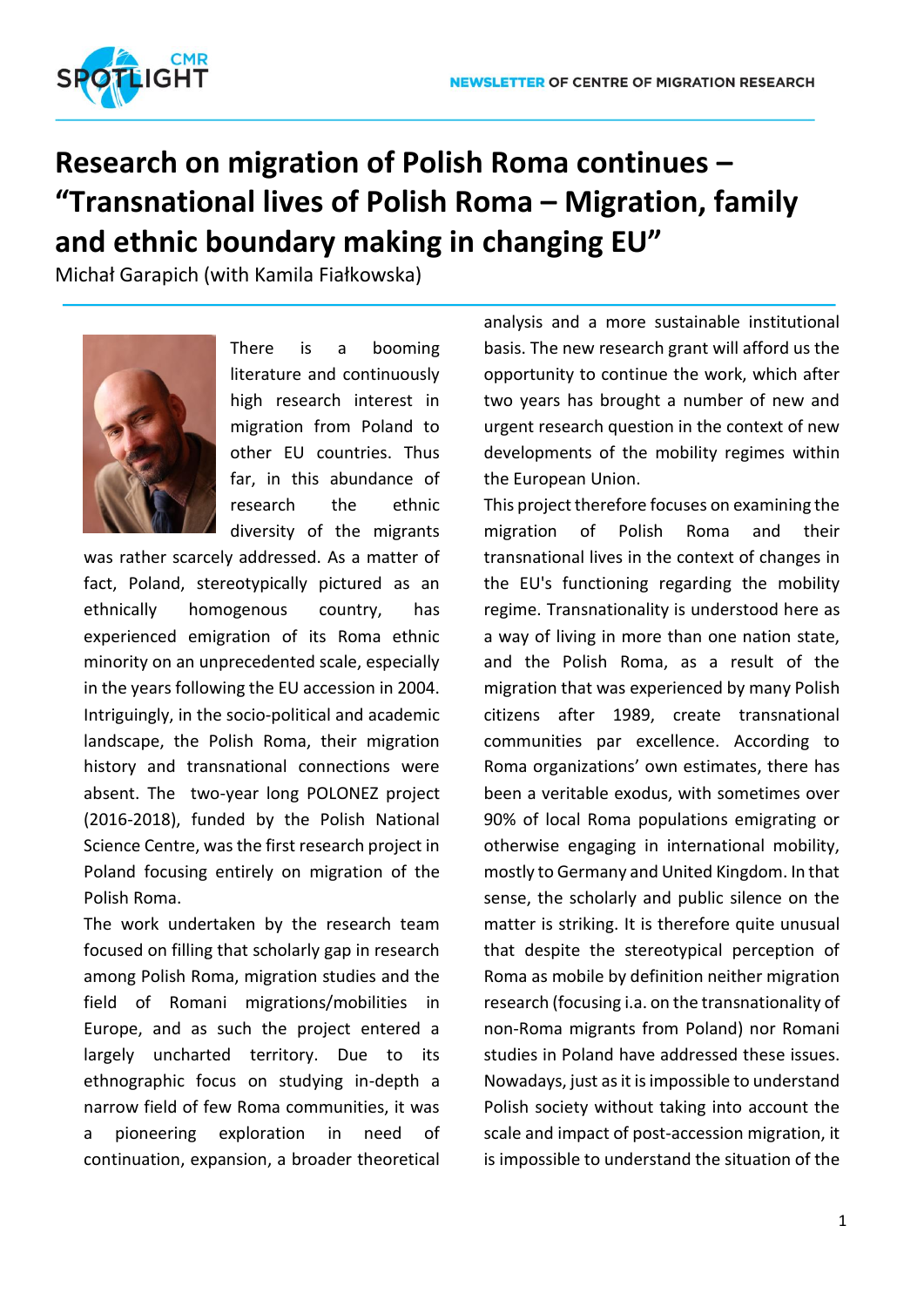

Roma minority in Poland without looking at their lives in London or Hamburg. Migration of Polish Roma and the consequences of these processes are plenty – the emergence of transnational families and communities, changes in family and intergroup relations, identity transformation, maintenance of the ethnic border and many others.

The transnational lives of Polish Roma migrants mean that families and entire communities (both at home and abroad) are subject to social change related to migration – how it translates into the lives of Polish Roma has not been analyzed so far. The research will focus on transnational Roma families in several social spaces in Germany, Great Britain and Poland. The situation of this minority is particularly important in the context of Great Britain leaving the European Union, which may affect their livelihoods, constraint or stimulate further mobility – to Germany, back to Poland or elsewhere. This research aims to shed some light on migratory movements of that group, taking an anthropological perspective and using qualitative methods – participant observation, interviews and spending a considerable amount of time with migrating Roma, their friends and family who stay in Poland, as well as those Polish Roma who live in Great Britain and Germany. While applying multi-sited ethnography and working with Roma researchers on studentships, in accordance with the participatory principle, this project will analyze Polish Roma patterns of migrations, the ways international EU mobility impacts some aspects of their culture and what happens to Polish Roma's sense of identity once no longer in Poland.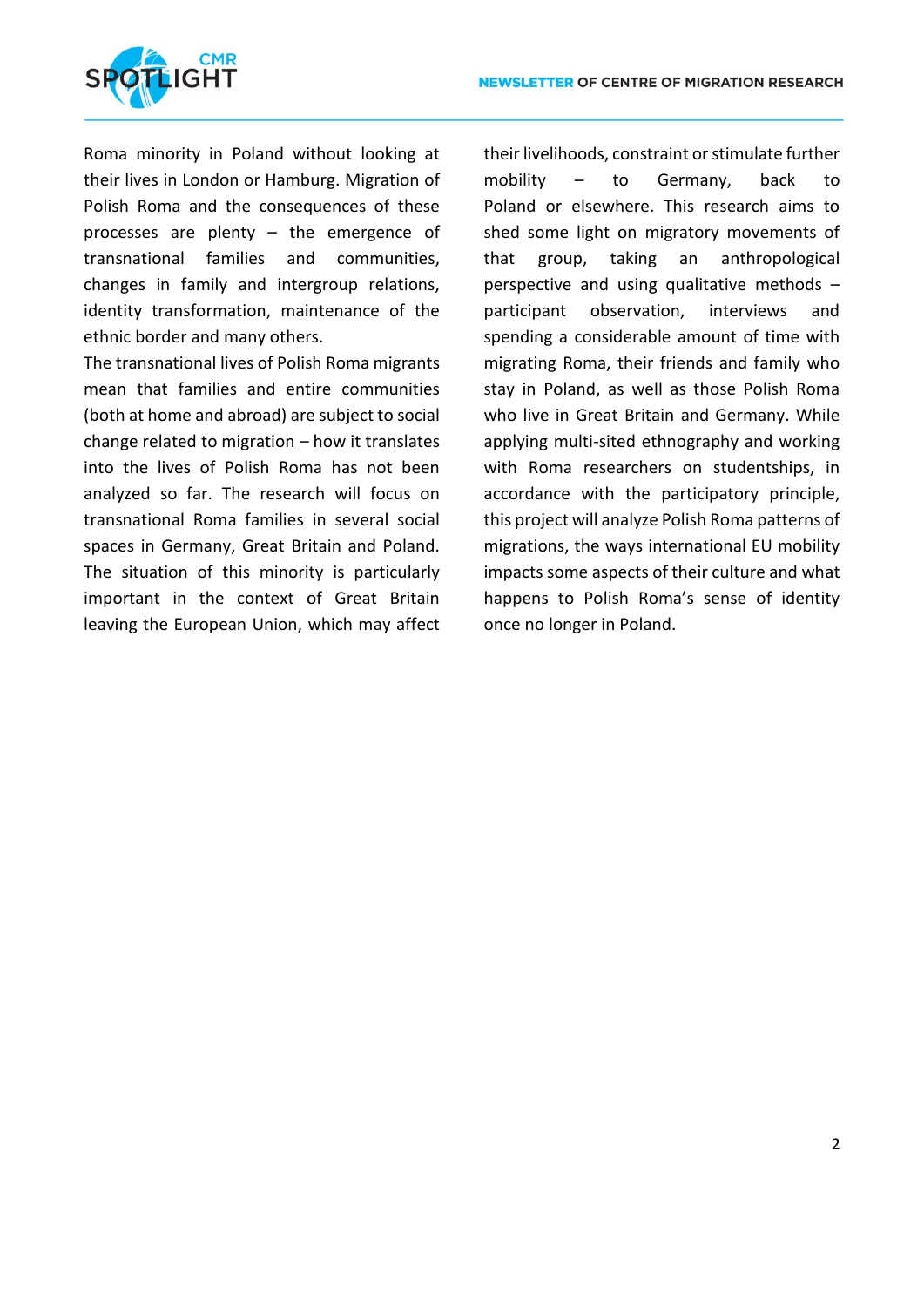

# **Securitisation (de-securitisation) of migration on the example of Ukrainian migration to Poland and internal migration in Ukraine**

Marta Jaroszewicz



This research project is aimed at a critical application of the securitisation theory in the context of the recent surge in migration flows from Ukraine to Poland, and the

appearance of internal displacement inside Ukraine. So far, securitisation literature has been very scarce when it comes to its application in the non-EU context. The comparative studies we know usually do not select for case studies an EU member state and a neighbouring state. They also do not compare policies vis-a-vis internal and international migrants. This research would fill some critical gaps in how and when securitization and desecuritization take place, and how and when threats are constructed.

The project asks three main questions:

- Whether and why the Ukrainian migration has not become a subject of securitisation in Poland after 2014?
- Whether and why the internal displacement phenomenon has been securitised inside Ukraine?

 How do international and internal migrants perceive/negotiate the securitisation (desecuritisation) policies and do they play any role in the preservation/altering of the securitisation' dynamics?

One of the reviewers stated that 'the project is innovative in comparing international migration with internal displacement, in looking at both the main actor of the securitisation process but also at acknowledging that the referent objects of the securitisation may counteract and contribute to the discourses'. According to another reviewer, it 'relies on a strong theoretical background and proposes an original field research that will provide international academia with precious insights into high topical issues'.

### **Main references:**

Balzacq T. (2015), The 'Essence' of Securitisation: Theory, ideal type, and a sociological science of security, International Relations 29 (1), pp.103-113,

#### <https://doi.org/10.1177%2F0047117814526606b>

Balzacq T., S. Leonard, J. Ruzicka (2015), Securitisation Revisited: Theory and Cases,International Relations, 30(04), pp. 494-531,

#### <https://doi.org/10.1177/0047117815596590>

Bigo D. (2002), Security and Migration: Toward a Critique of the Govermenality of Unease, Alternatives 27, pp. 63-92.

Drbohlav D., M. Jaroszewicz (2016), Ukrainian Migration in Times of Crisis: Forced and Labour Mobility, Prague: Charles University.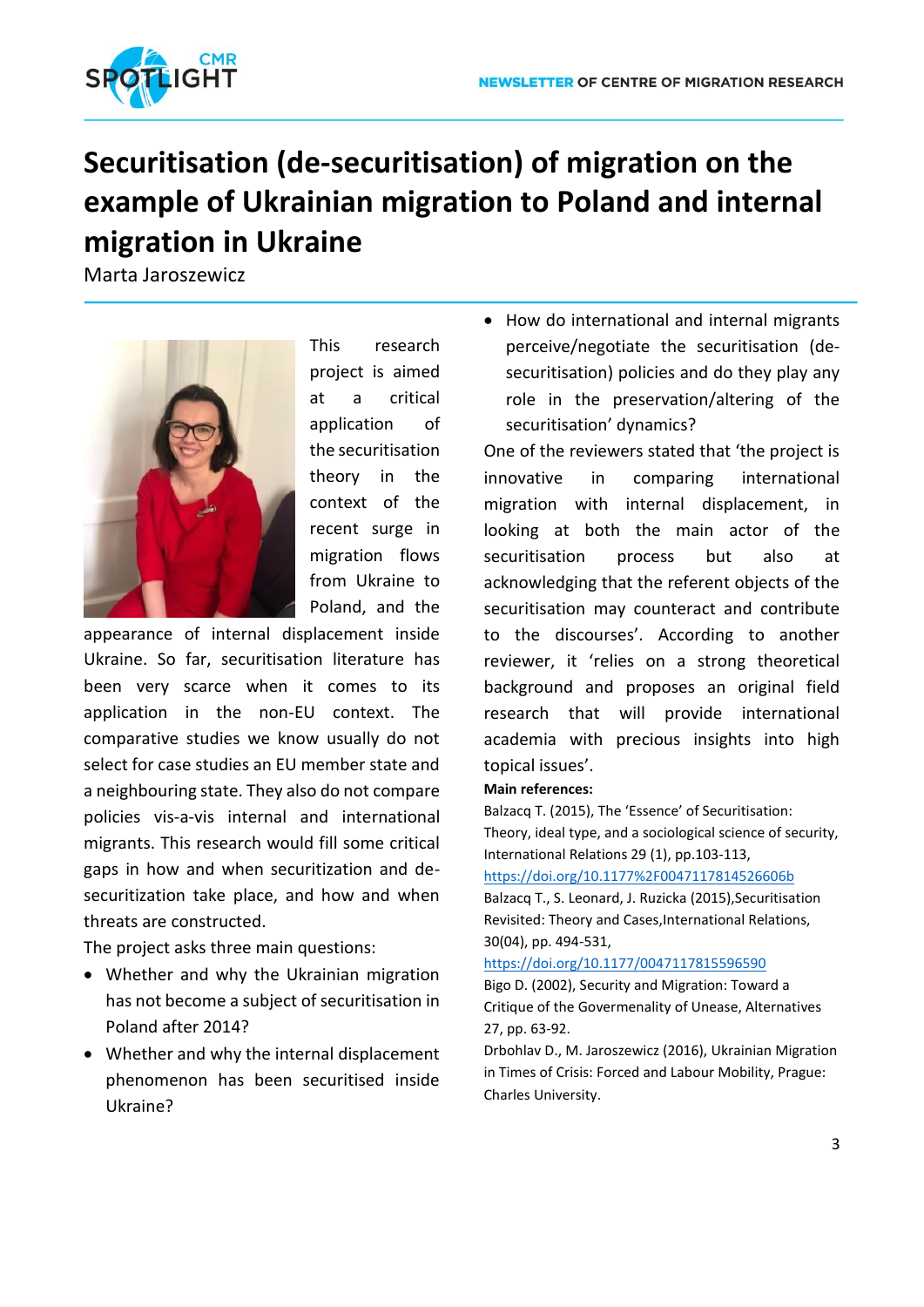

# **Diaspora policy in the context of post-accession emigration. Comparative perspective of Poland, Hungary and Lithuania.**

Magdalena Lesińska



Poland, Hungary and Lithuania faced parallel emigration processes over the last centuries, similar in destinations and the profile of emigration (mix of political and economic outflows). They also

had in common the presence of numerous populations of co-ethnics in neighbouring countries. These three countries are undergoing similar political and socio-economical processes and through the last centuries have also experienced serious territorial changes and parallel migratory processes, due to distinct population potentials, although of different scale. Therefore, all three are migrant sending-states as well as ethnic kin-states with large diasporas dispersed all over the world, which resulted from mass emigration on the one hand, and border changes on the other.

The main objective of the project is to analyse the diaspora policy in the context of mass and dynamic migration processes. The fundamental question considers the development, patterns, content, similarities and distinctions of the state policy implemented towards the diaspora in all three countries. More specific research questions are as follows:

1) What are the official state's narratives, legal regulations, institutional infrastructure, programs and strategies addressed to the diaspora and how did they change over time?;

2) How has the state responded to massive emigration of its own nationals after 2004, and what kind of state policy addressed to the "newest" diaspora populations has been developed?;

3) What is the diaspora policy addressed to kinminorities living beyond their borders and is it changing in times of growing diversity of the diasporic population, related to post-accession emigration?